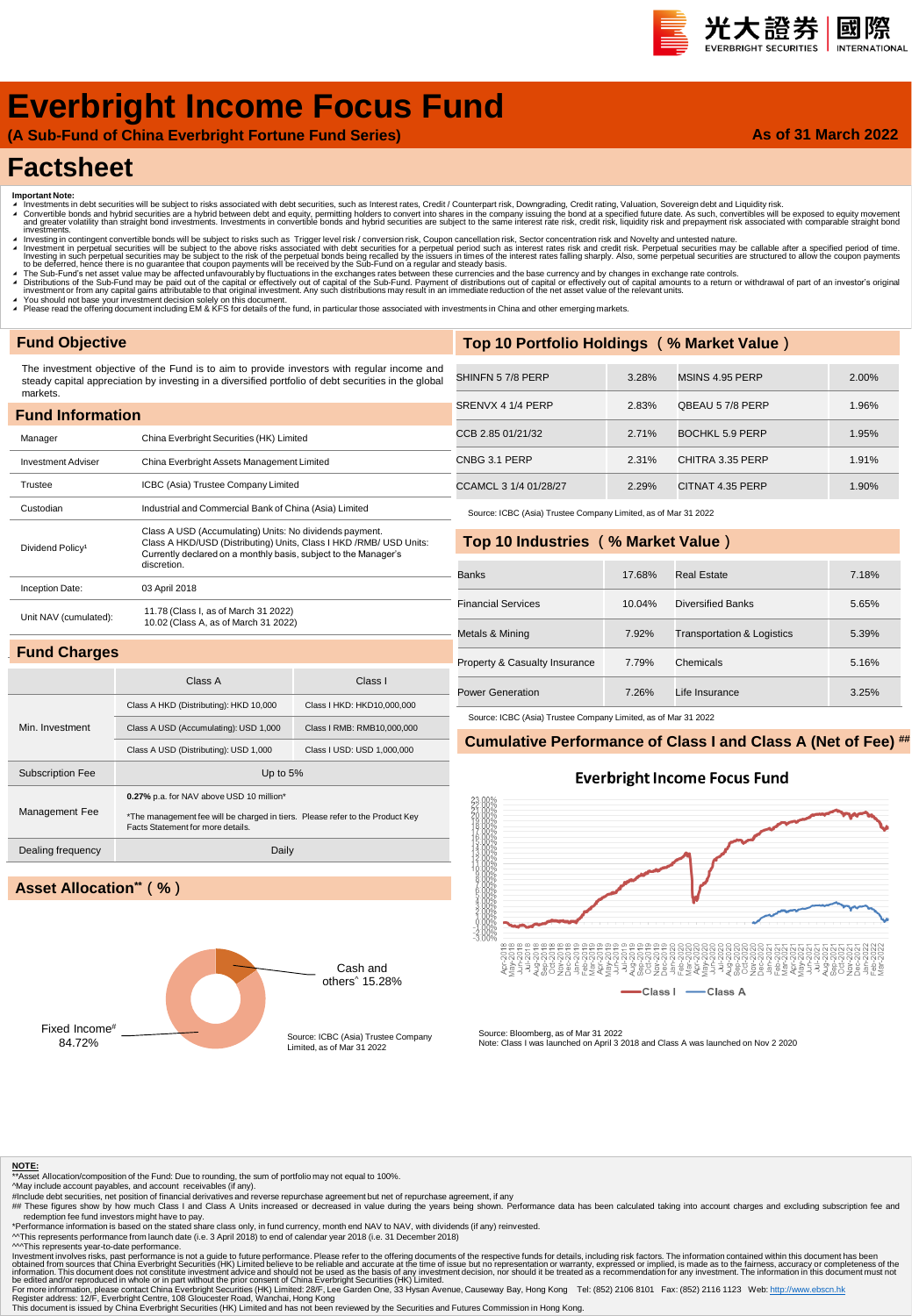# **Everbright Income Focus Fund**

**(A Sub-Fund of China Everbright Fortune Fund Series)**

# **Factsheet**

- 
- Important Note:<br>▲ Investments in debt securities will be subject to risks associated with debt securities, such as Interest rates, Credit / Counterpart risk, Downgrading, Credit rating, Valuation, Sovereign debt and Equid πνestinems.<br>Πανεsting in contingent convertible bonds will be subject to risks such as Trigger level risk / conversion risk, Coupon cancellation risk, Sector concentration risk and Novelty and untested nature.
- Investment in perpetual securities will be subject to the above risks associated with debt securities for a perpetual period such as interest rates risk and credit risk. Perpetual securities may be callable after a specifi
- A The Sub-Fund's net asset value may be affected unfavourably by fluctuations in the exchanges rates between these currencies and the base currency and by changes in exchange rate controls.<br>A Distributions of the Sub-Fund
- 
- ∡ You should not base your investment decision solely on this document.<br>▲ Please read the offering document including EM & KFS for details of the fund, in particular those associated with investments in China and other em

### **Country of distribution ( by investment amount)**



| <b>Other Indicators</b>                            |              |
|----------------------------------------------------|--------------|
| Sharpe Ratio (Class I / Class A)                   | 1.37/0.15    |
| <b>Yield to Maturity</b>                           | 4.43         |
| Yield to Worst                                     | 3.73         |
| Modified OA Duration                               | 0.82         |
| Portfolio Composite Rating (Fitch / S&P / Moody's) | $A-A-A$ Baa1 |
|                                                    |              |

Source: Bloomberg, as of Mar 31 2022

### **Monthly Return**

| Class I | Jan      | Feb                       | Mar      | Apr       | May       | Jun      | Jul      | Aua      | <b>Sep</b>         | Oct       | <b>Nov</b> | <b>Dec</b> | Annual return $YTD(\%)^{\wedge\wedge}$ |          |
|---------|----------|---------------------------|----------|-----------|-----------|----------|----------|----------|--------------------|-----------|------------|------------|----------------------------------------|----------|
| 2018    |          |                           |          | $-0.53\%$ | $-0.37\%$ | -0.05%   | $0.61\%$ | $0.10\%$ | $0.49\%$           | $-0.13\%$ | $0.03\%$   | $-0.03\%$  | $0.12\%$ M                             |          |
| 2019    | .55%     | $1.11\%$                  | $1.34\%$ | 0.96%     | $0.38\%$  | $1.31\%$ | 0.99%    |          | $0.65\%$ 0.48%     | 0.58%     | 0.33%      | $0.51\%$   | 10.68%                                 |          |
| 2020    | $1.10\%$ | 0.36%                     | -6.92%   | 2.52%     | 2.63%     | 2.09%    | 1.61%    |          | 1.11% -0.34% 0.40% |           | $1.18\%$   | 0.70%      | 6.12%                                  |          |
| 2021    | $0.38\%$ | $0.61\%$                  | $0.11\%$ | $0.27\%$  | $0.33\%$  | 0.52%    | -0.03%   | $0.50\%$ | $0.00\%$           | $-0.33\%$ | $-0.27\%$  | $0.41\%$   | 2.53%                                  |          |
| 2022    |          | $-0.56\% -1.14\% -0.53\%$ |          |           |           |          |          |          |                    |           |            |            |                                        | $-2.21%$ |

| Class A | Jan      | Feb                             | Mar | <b>Apr</b> | May | Jun | Jul | Aug | Sep <sup>1</sup> | Oct | <b>Nov</b>                                                                  |          | Dec Annual return YTD(%) <sup>***</sup> |           |
|---------|----------|---------------------------------|-----|------------|-----|-----|-----|-----|------------------|-----|-----------------------------------------------------------------------------|----------|-----------------------------------------|-----------|
| 2020    |          | 1 1 1 1 1 1 1 1 1 1 1 1 1 1 1 1 |     |            |     |     |     |     |                  |     | $0.52\%$                                                                    | $0.84\%$ | 1.37%                                   |           |
| 2021    | $0.30\%$ |                                 |     |            |     |     |     |     |                  |     | $0.53\%$ $0.03\%$ 0.19% 0.25% 0.46% -0.09% 0.43% -0.06% -0.38% -0.33% 0.35% |          | 1.67%                                   |           |
| 2022    |          | -0.62% -1.20% -0.59%            |     |            |     |     |     |     |                  |     |                                                                             |          |                                         | $-2.38\%$ |

### **NOTE:**

\*\*Asset Allocation/composition of the Fund: Due to rounding, the sum of portfolio may not equal to 100%.

^May include account payables, and account receivables (if any).<br>#Include debt securities, net position of financial derivatives and reverse repurchase agreement but net of repurchase agreement, if any<br>## These figures sho

redemption fee fund investors might have to pay.<br>"Performance information is based on the stated share class only, in fund currency, month end NAV to NAV, with dividends (if any) reinvested.<br>^^This represents performance f

Investment involves risks, past performance is not a guide to future performance. Please refer to the offering documents of the expective substanced from sources that China Everbright Securities (HK) Limited believe to be

Disclaimer:<br>This document is prepared by Everbright Securities International and/or its affiliates. It is on basis of the information provided by the recipient and publicly available reports, news, or data. It is not compi

The purpose of this document is not to provide the basis, recommendation, or suggestion for the recipient to make investment decisions. This document divident his metally advisories for any incrument and the metally includ

Any opinion mentioned in this document are exclusively general opinions. The opinions may be different or inconsistent with the research and and/or its affiliates. or its busines mentioned in this document are served by it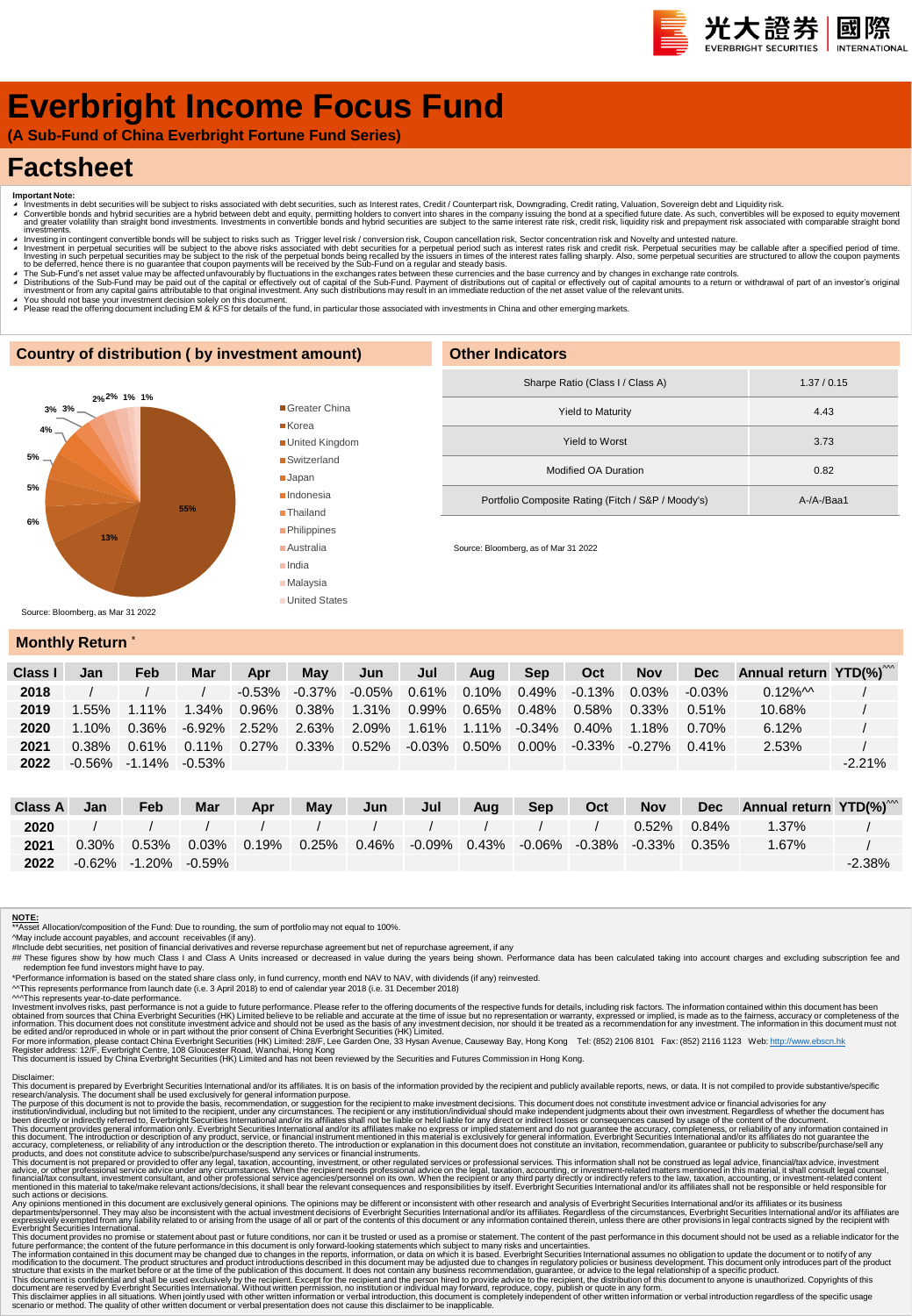

**截止至2022年3月31日**

# **光大焦點收益基金**

**(中國光大富尊基金系列的子基金)**

## **基金概要**

### **重要提示:**

**基金目標**

- 
- 4 可轉證券投資將承受與情務證券相關的風險,例如利率、信貸次易對手風險、降線、信貸評級、評估、主權債務和流動性風險。<br>4 可轉換債務業投資將承受與情務額證外相關的風險,例如利率、信貸次易對手風險、降風、有限部級行情勞的公司的股份,因此,與直接債券投資相比,可轉換債券將面臨股本波動和更大的波動性 可轉換<br>4 債券和混合證券的投資要承受與直接債券投資相關的相同利率風險、行業集中風險和頂待付款風險 •<br>1 積分和混合證券的投資要承受要項資
- 
- 
- 
- 
- ▲ 13貝百个應運低豫平又備做山投員次足。<br>▲ 有關該基金的詳細資料,請閱讀發行文件(包括基金說明書和產品資料概要) · 包括有關中國及其他新興市場風險。

### 子基金的投資目標旨在透過投資於由環球市場的債務證券組成的分散投資組合,以為投資者提 供定期收入及穩定資本增值。

| 基金資料         |                                                                               |
|--------------|-------------------------------------------------------------------------------|
| <b>基金經理:</b> | 中國光大證券(香港)有限公司                                                                |
| 基金投資顧問:      | 中國光大資產管理有限公司                                                                  |
| 受托人:         | 工銀亞洲信託有限公司                                                                    |
| 托管行:         | 中國工商銀行(亞洲)有限公司                                                                |
| 派鳥政策1:       | A類美元 (累積)單位:不支付股息。<br>A類港元/美元 (分發)單位·I類港幣/人民幣/美元單位:目前在每月的基礎<br>上宣布・由基金經理全權決定・ |
| 成立日期:        | 2018年4月3日                                                                     |
| 單位淨值:        | 11.78 (l類, 2022年3月31日)<br>10.02 (A類. 2022年3月31日)                              |

| SHINFN 57/8 PERP      | 3.28% | MSINS 4.95 PERP  | 2.00% |
|-----------------------|-------|------------------|-------|
| SRENVX 4 1/4 PERP     | 2.83% | QBEAU 57/8 PERP  | 1.96% |
| CCB 2.85 01/21/32     | 2.71% | BOCHKL 5.9 PERP  | 1.95% |
| CNBG 3.1 PERP         | 2.31% | CHITRA 3.35 PERP | 1.91% |
| CCAMCL 3 1/4 01/28/27 | 2.29% | CITNAT 4.35 PERP | 1.90% |

來源: 工銀亞洲信託有限公司 (2022年3月31日)

**十大持倉(市值佔比%)**

### **十大行業 (市值佔比%)**

| 銀行     | 17.68% | 不動產   | 7.18% |
|--------|--------|-------|-------|
| 金融服務   | 10.04% | 多元化銀行 | 5.65% |
| 金屬與礦業  | 7.92%  | 運輸及物流 | 5.39% |
| 產物及意外險 | 7.79%  | 化學    | 5.16% |
| 三發     | 7.26%  | 人壽保險  | 3.25% |

### **基金費用**

|                   | A 類                                                  | 類                                                                |  |  |  |  |  |
|-------------------|------------------------------------------------------|------------------------------------------------------------------|--|--|--|--|--|
| 最低首次認購額           | 港元(分派): 10,000港元<br>美元 (累積/分派): 1,000美元              | 港元 : HKD 10.000.000<br>人民幣: RMB 10.000.000<br>美元 : USD 1.000.000 |  |  |  |  |  |
| 初始認購費             | 最多為5%                                                |                                                                  |  |  |  |  |  |
| 管理費(每年)           | 1,000萬美元以上<br>: $0.27\%$ *<br>*管理費為分級收取。詳情請參照產品資料概要。 |                                                                  |  |  |  |  |  |
| 交易頻率              | 每個營業日                                                |                                                                  |  |  |  |  |  |
|                   |                                                      |                                                                  |  |  |  |  |  |
| ※ 斉 △ #コ** / 0/ \ |                                                      |                                                                  |  |  |  |  |  |

### 來源: 工銀亞洲信託有限公司 (2022年3月31日)

**I 類及A類累積表現 (扣除費用後) ##**

## 光大焦點收益基金



來源: 彭博 (2022年3月31日)<br>注:I類基金份額於2018年4月3日設立 · A類基金份額於2020年11月2日設立

| 吴崖刀叩 (10)       |  |                  |
|-----------------|--|------------------|
| 固定收益#<br>84.72% |  | 現金及其他^<br>15.28% |
|                 |  |                  |

·亞洲信託有限公司 (2022年3月31

- 
- <mark>提示:</mark><br>\*\*資產分配/組合:由於四捨五入・投資組合的總和可能不等於100%。<br>^可能包括應付帳款和應收帳款(如果有)。

#包括債券、金融衍生品的淨頭寸與逆回購協議,但扣除正回購協議(如果有)<br>## 這些數字顯示了I 類及A類基金份額在所示年份的價值增減情況 • 業績資料的計算已考慮基金費用 · 但不包括基金投資者可能需要支付的認購費和贖回費 •

\*基金表現僅基於指定的單位類別・計算基礎: 每月末資產淨值對資產淨值(以基金貨幣計算)・所得股息(如果有)會進行再投資和計算在內・<br>^^遠表示從發布日期(即2018年4月3日)到2018日年末(即2018年12月31日)的表現<br>^^遠表示不至今表現。<br>投資涉及風險・過去的表現並不代表未來的表現・有關風險因素的詳情:請參閱各基金的發行文件・本文檔中包含的信息均來自中國光大證券(香港)有限公司認為在發行時是可靠和準確的信息・但未就其公平性・

本文檔中的信息 •<br>如要查詢更多資料 · 請聯絡 中國光大證券(香港)有限公司:香港銅鑼灣希慎道33號利園一期28樓 熱線: (852) 2106 8101 傳真: (852) 2116 1123 網址: [http://www.ebscn.hk](http://www.ebscn.hk/)

註冊地址:香港灣仔告士打道108號光大中心12樓<br>本文件由中國光大證券(香港)有限公司發行‧未經香港證券及期貨事務監察委員會審查。